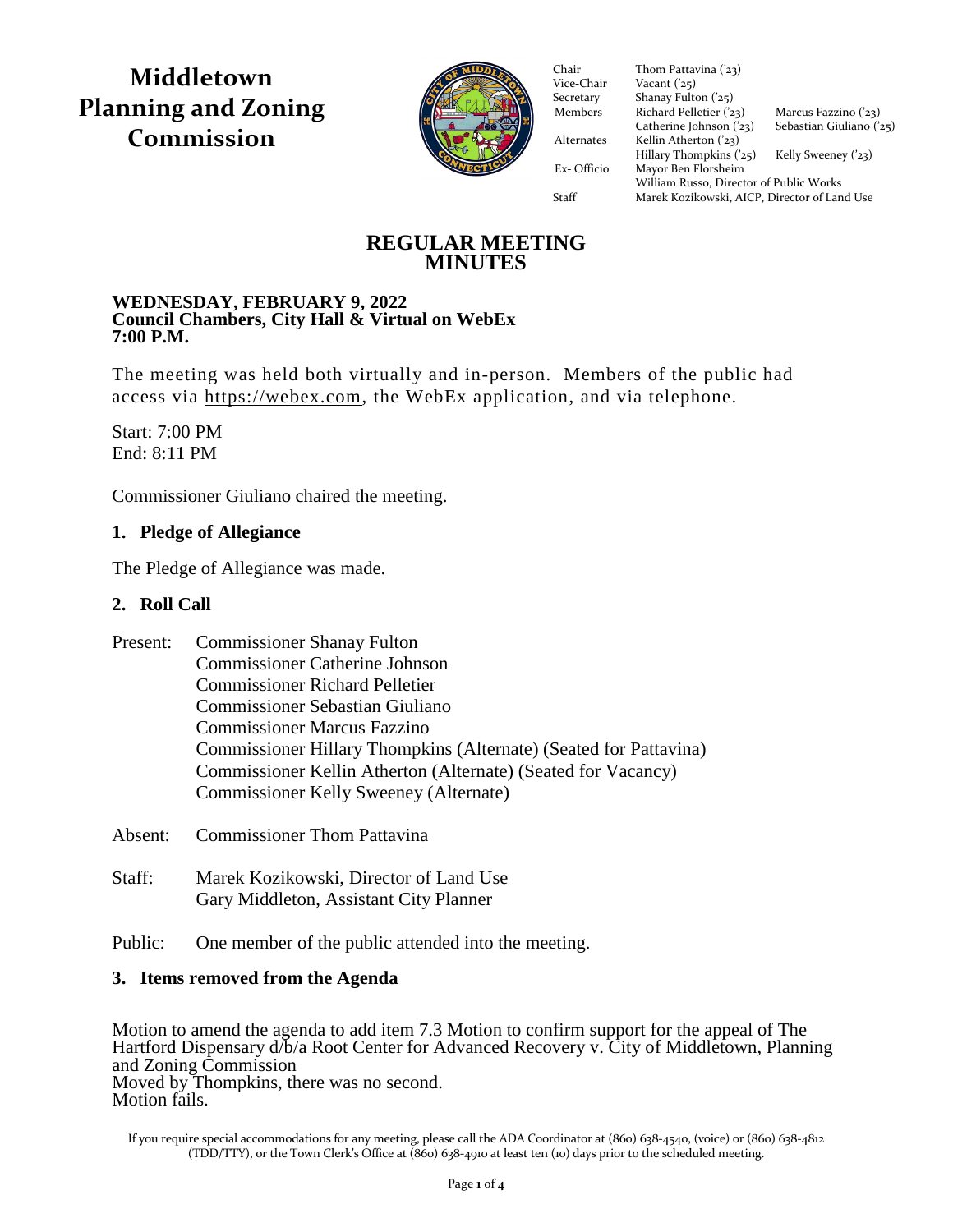Director Kozikowski noted that no items were removed from the agenda.

# **4. Public comment on items on the agenda which are not currently scheduled for a public hearing**

None.

## **5. Confirmation that all hearing signs have been properly posted**

Director Kozikowski reported that no hearing signs were required for the items on the agenda.

# **6. Public Hearings**

None.

# **7. Old Business**

**7.1. Approving that an Executive Session of the Planning and Zoning Commission be held pursuant to the Freedom of Information Act, Section 1-200(6)(B), for the purpose of discussing attorney-client communications involving strategy and negotiations regarding the pending litigation known as** *The Hartford Dispensary d/b/a Root Center for Advanced Recovery v. City of Middletown Planning and Zoning Commission***, Docket No.: AC 210030, MMX-CV20-6029705-S, and that the following individuals are invited to attend: (1) the members and alternate members of the Planning and Zoning Commission; (2) Marek Kozikowski, Director of Land Use, (3) Gary Middletown, Assistant Planner, and (4) Christopher Forte, Assistant General Counsel.**

Motion to go to execute session of the Planning and Zoning Commission be held pursuant to the Freedom of Information Act, Section 1-200(6)(B), for the purpose of discussing attorney-client communications involving strategy and negotiations regarding the pending litigation known as The Hartford Dispensary d/b/a Root Center for Advanced Recovery v. City of Middletown Planning and Zoning Commission, Docket No.: AC 210030, MMX-CV20-6029705-S, and that the following individuals are invited to attend: (1) the members and alternate members of the Planning and Zoning Commission; (2) Marek Kozikowski, Director of Land Use, (3) Gary Middletown, Assistant Planner, and (4) Christopher Forte, Assistant General Counsel. Moved by Johnson, seconded by Atherton Passed 7-0

Entered executive session at 7:12 pm.

Exited executive session at 7:32 pm.

#### **7.2. Authorization to Assistant General Counsel Christopher Forte to convey the Planning and Zoning Commission's response to The Hartford Dispensary d/b/a Root Center for Advanced Recovery's settlement offer.**

Motion to authorization to Assistant General Counsel Christopher Forte to convey the Planning and Zoning Commission's response to The Hartford Dispensary d/b/a Root Center for Advanced Recovery's settlement offer.

Moved by Thompkins, seconded by Johnson Passed unanimously, 7-0

Motion to reconsider adding item 7.3 Motion to confirm support for the appeal of The Hartford Dispensary d/b/a Root Center for Advanced Recovery v. City of Middletown, Planning and Zoning Commission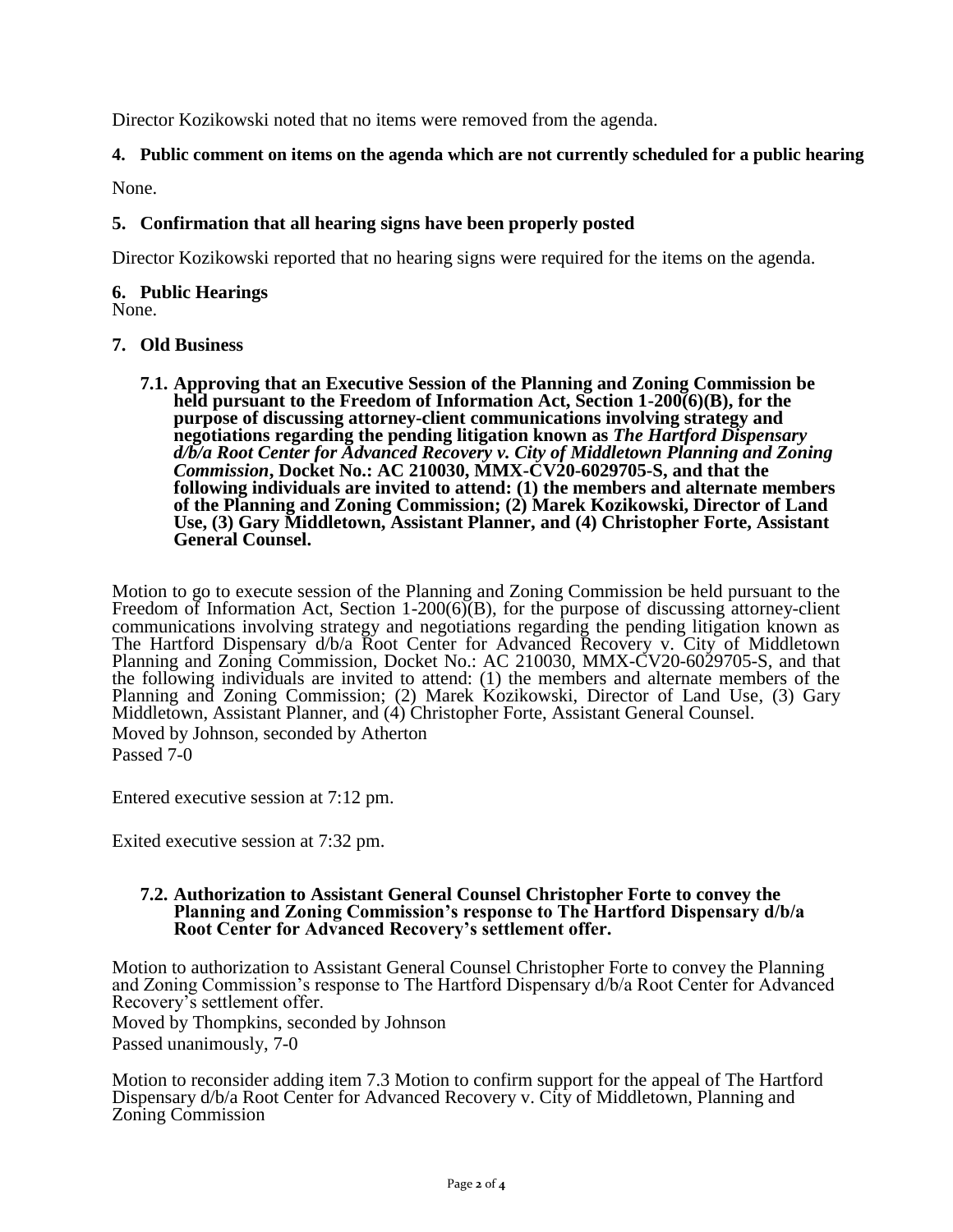Moved by Thompkins, seconded by Fazzino Passed unanimously,  $7-0$ 

Motion to add item 7.3 Motion to confirm support for the appeal of The Hartford Dispensary d/b/a Root Center for Advanced Recovery v. City of Middletown, Planning and Zoning Commission Moved by Thompkins, seconded by Fazzino Passed unanimously, 7-0

#### **7.3 [ADDED:] Motion to confirm support for the appeal of The Hartford Dispensary d/b/a Root Center for Advanced Recovery v. City of Middletown, Planning and Zoning Commission.**

Motion to confirm support for the appeal of The Hartford Dispensary d/b/a Root Center for Advanced Recovery v. City of Middletown, Planning and Zoning Commission. Moved by Johnson, seconded by Fulton Passed unanimously, 7-0

### **8. New Business**

#### **8.1. Request for an affirmative GS 8-24 report for two permanent access easements to Eversource over portion of land located at Map-Lot 07-0226 Country Club Road. Applicant/agent City of Middletown/Land Use Dept. GS 8-24 2022-4**

Director Kozikowski presented the application.

Motion to grant an affirmative GS 8-24 report Moved by Fazzino, seconded by Thompkins Passed unanimously, 7-0

#### **8.2. Request for an affirmative GS 8-24 report for a permanent access easement to Eversource over portion of land located at Map-Lot 19-0053 Catherine Street. Applicant/agent City of Middletown/Land Use Dept. GS 8-24 2022-5**

Director Kozikowski presented the application.

Motion to grant an affirmative GS 8-24 report Moved by Fazzino, seconded by Thompkins Passed unanimously, 7-0

## **8.3. Discussion on the Middletown Section of the Regional Housing Plan.**

Director Kozikowski offered a list of potential strategies to address affordable housing issues in Middletown in preparation of the housing plan. The list was provided by SLR, the consultants assisting in the creation of the Regional Housing Plan and Middletown Housing Plan. The Commission discussed which strategies could be effective.

#### **9. Public comment on topics which are not or have not been subject of a public hearing**

None.

## **10. Minutes, Staff Reports, and Commission Affairs**

10.1. Minutes of the January 26, 2022 regular meeting

Motion to approve the minutes Moved by Johnson, seconded by Pelletier